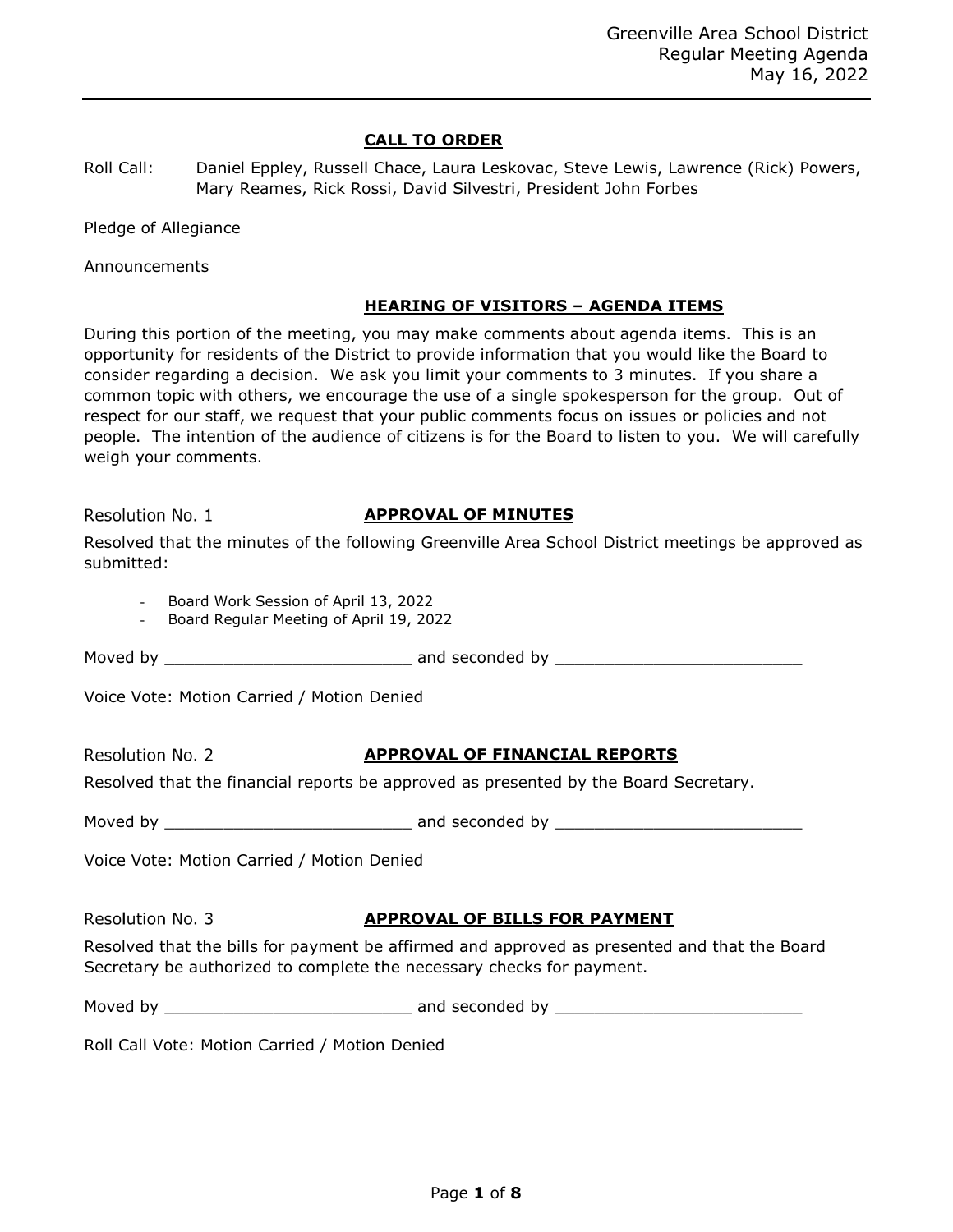| Resolution No. 4<br>shown below: | <b>APPROVAL - FIELD TRIP REQUESTS</b><br>Resolved that the 2 <sup>nd</sup> semester field trip requests for the 2021/2022 school year be approved as                                         |                                                                                                       |
|----------------------------------|----------------------------------------------------------------------------------------------------------------------------------------------------------------------------------------------|-------------------------------------------------------------------------------------------------------|
|                                  | High School Emotional Support Students                                                                                                                                                       | Pyamtuning State Park, Jamestown, PA                                                                  |
|                                  | Middle/High School Band Students                                                                                                                                                             | Cedar Point Park, Sandusky, OH<br>(Funded through Boosters)                                           |
|                                  |                                                                                                                                                                                              |                                                                                                       |
|                                  | Roll Call Vote: Motion Carried / Motion Denied                                                                                                                                               |                                                                                                       |
| Resolution No. 5                 |                                                                                                                                                                                              | <b>APPROVAL - TICKET TAKING PROPOSAL</b>                                                              |
|                                  | 2022/2023 athletic events be approved as shown as Exhibit A.                                                                                                                                 | Resolved that the proposal by the Greenville Education Association for ticket taking services for the |
|                                  |                                                                                                                                                                                              |                                                                                                       |
|                                  | Roll Call Vote: Motion Carried / Motion Denied                                                                                                                                               |                                                                                                       |
| Resolution No. 6                 | <b>APPROVAL - ATHLETIC SUPPLIES</b><br>approved as shown as Exhibit B.                                                                                                                       | Resolved that the 2022/2023 athletic supply bid awards for the boys basketball and girls soccer be    |
|                                  |                                                                                                                                                                                              |                                                                                                       |
|                                  | Roll Call Vote: Motion Carried / Motion Denied                                                                                                                                               |                                                                                                       |
| Resolution No. 7                 | <b>FUND BUDGET</b>                                                                                                                                                                           | APPROVAL - 2022/2023 PROPOSED FINAL GENERAL                                                           |
|                                  | Resolved that the 2022/2023 Proposed General Fund Budget with Revenues and Expenditures in<br>the amount of \$24,354,193 be approved as shown as Exhibit C.                                  |                                                                                                       |
|                                  |                                                                                                                                                                                              |                                                                                                       |
|                                  | Roll Call Vote: Motion Carried / Motion Denied                                                                                                                                               |                                                                                                       |
| Resolution No. 8                 |                                                                                                                                                                                              | <b>APPROVAL - AGREEMENT TO SHARE SERVICES</b>                                                         |
|                                  | Resolved that the agreement to share services of the Greenville Area School District Director of<br>Food Services with the Jamestown Area School District be approved as shown as Exhibit D. |                                                                                                       |
|                                  |                                                                                                                                                                                              |                                                                                                       |
|                                  | Roll Call Vote: Motion Carried / Motion Denied                                                                                                                                               |                                                                                                       |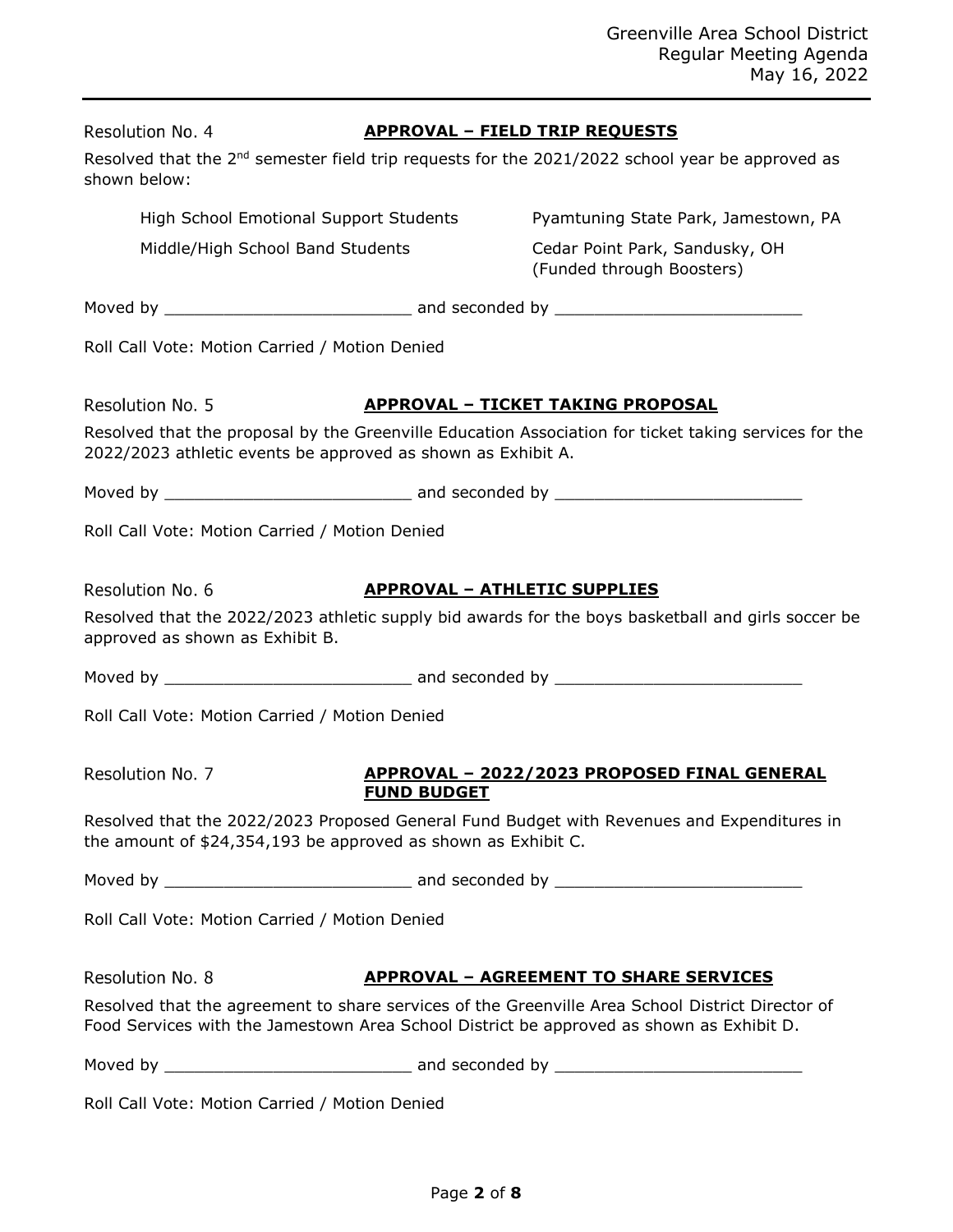| Resolution No. 9                               | <b>APPROVAL - CHARTER RESOLUTION</b>                                                                                                                                                          |
|------------------------------------------------|-----------------------------------------------------------------------------------------------------------------------------------------------------------------------------------------------|
|                                                | Resolved that the resolution calling for charter school funding reform by the Board of Directors of<br>the Greenville Area School District be approved as shown as Exhibit E.                 |
|                                                |                                                                                                                                                                                               |
| Roll Call Vote: Motion Carried / Motion Denied |                                                                                                                                                                                               |
| Resolution No. 10                              | <b>APPROVAL - ARCHITECTURAL/ENGINEERING SERVICES</b>                                                                                                                                          |
|                                                | Resolved that the proposal to perform architectural/engineering services for an HVAC and<br>miscellaneous renovations project from HHSDR be approved as shown as Exhibit F.                   |
|                                                | Furthermore, applicable project components will be funded with available ARP ESSER funds.                                                                                                     |
|                                                |                                                                                                                                                                                               |
| Roll Call Vote: Motion Carried / Motion Denied |                                                                                                                                                                                               |
| Resolution No. 11                              | <b>APPROVAL - SPECIALIZED BEHAVORIAL HEALTH</b><br><b>SERVICES</b>                                                                                                                            |
| shown as Exhibit G.                            | Resolved that the renewal agreement for specialized behavioral health services for the 2022/2023<br>and 2023/2024 school years with Mercer County Behavioral Health Commission be approved as |
|                                                | Furthermore, the associated costs shall be paid with available ARP ESSER funds.                                                                                                               |
|                                                |                                                                                                                                                                                               |
| Roll Call Vote: Motion Carried / Motion Denied |                                                                                                                                                                                               |
| Resolution No. 12                              | <b>APPROVAL - ENGINEERING SERVICES</b>                                                                                                                                                        |
| LLC be approved as shown as Exhibit H.         | Resolved that the proposal to perform structural engineering services from Churches Engineering                                                                                               |
|                                                |                                                                                                                                                                                               |
| Roll Call Vote: Motion Carried / Motion Denied |                                                                                                                                                                                               |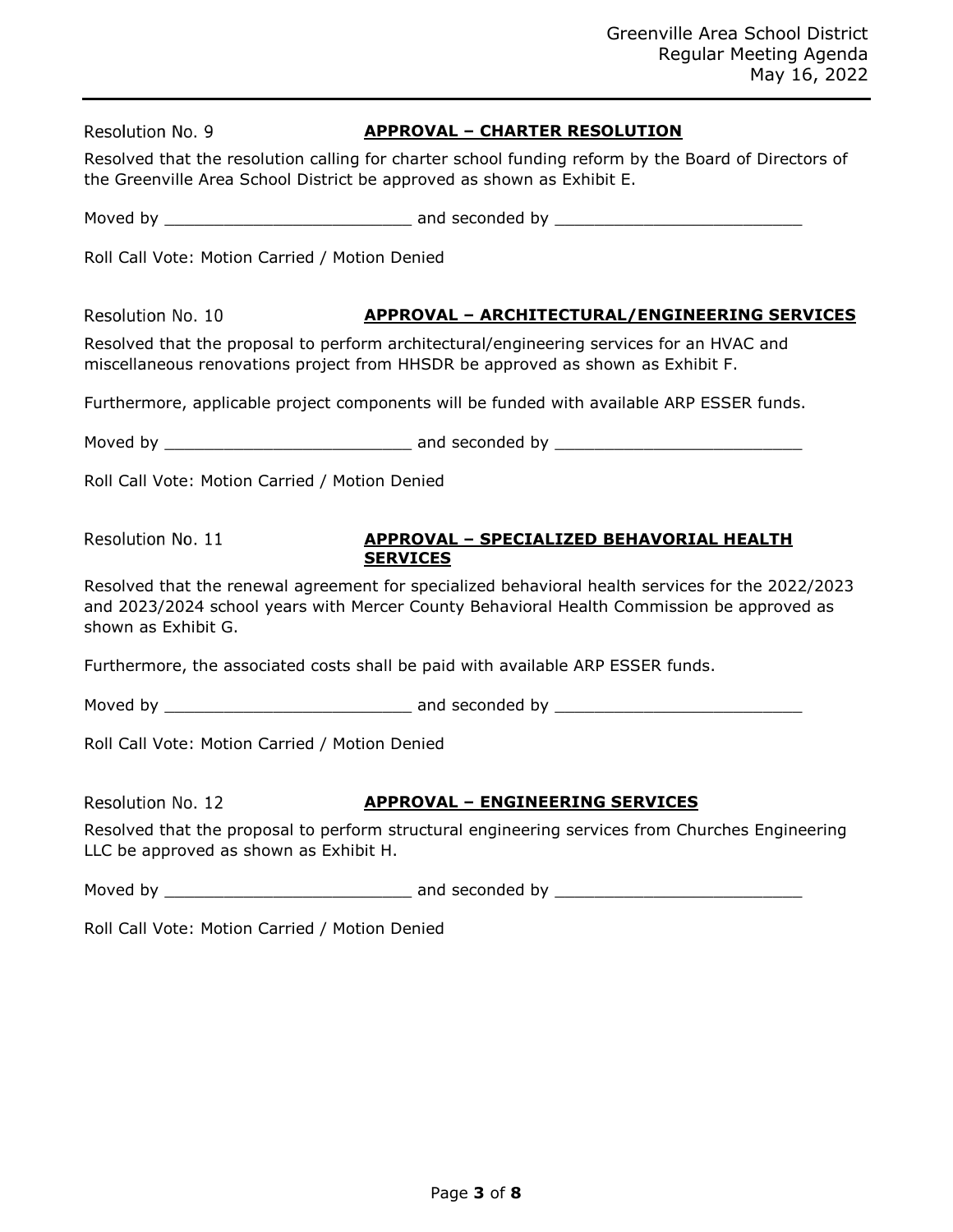Resolution No. 13

## **APPROVAL – TAX COLLECTION SERVICES**

Resolved that the Governing Board of Greenville Area School District, Mercer County, Pennsylvania, authorizing, empowering and directing the proper officers of the governing board to execute an agreement with Berkheimer whereunder Berkheimer is retained as the exclusive tax officer for the collection, administration, receipt and enforcement of the provisions of the respective tax enactment of the governing board levying and assessing the per capita tax and occupation assessment tax for the term herein defined, together with such extensions as may be agreed upon, said tax enactment having been adopted under and pursuant to the authority of the Pennsylvania Local Tax Enabling Act (Act 511 P.L. 1257); and approving and adopting the rules and regulations prepared by Berkheimer to administer and enforce the per capita tax and occupation assessment tax as shown as Exhibit I.

Moved by \_\_\_\_\_\_\_\_\_\_\_\_\_\_\_\_\_\_\_\_\_\_\_\_\_ and seconded by \_\_\_\_\_\_\_\_\_\_\_\_\_\_\_\_\_\_\_\_\_\_\_\_\_

Roll Call Vote: Motion Carried / Motion Denied

Resolution No. 14

# **APPROVAL – SECURITY SERVICES AGREEEMENT**

Resolved that the renewal agreement for security services from Woodring Detective Agency & Security Service LLC for the 2022/2023 school year be approved as shown as Exhibit J.

Moved by **Example 20** and seconded by  $\overline{a}$ 

Roll Call Vote: Motion Carried / Motion Denied

Resolution No. 15

## **APPROVAL – STRENGTH & CONDITIONING SERVICES**

Resolved that the renewal agreement for strength and conditioning services from Faler Fitness for the 2022/2023 school year be approved as shown as Exhibit K.

Moved by \_\_\_\_\_\_\_\_\_\_\_\_\_\_\_\_\_\_\_\_\_\_\_\_\_ and seconded by \_\_\_\_\_\_\_\_\_\_\_\_\_\_\_\_\_\_\_\_\_\_\_\_\_

Roll Call Vote: Motion Carried / Motion Denied

Resolution No. 16

## **APPROVAL – PENNSYLVANIA SCHOOL BOARD ASSOCIATION DUES**

Resolved that the Pennsylvania School Board Association membership dues for the 2022/2023 school year be approved as shown below:

| Standard Membership       | \$5,025.27 |
|---------------------------|------------|
| <b>Policy Maintenance</b> | \$1,250.00 |

Moved by \_\_\_\_\_\_\_\_\_\_\_\_\_\_\_\_\_\_\_\_\_\_\_\_\_ and seconded by \_\_\_\_\_\_\_\_\_\_\_\_\_\_\_\_\_\_\_\_\_\_\_\_\_

Roll Call Vote: Motion Carried / Motion Denied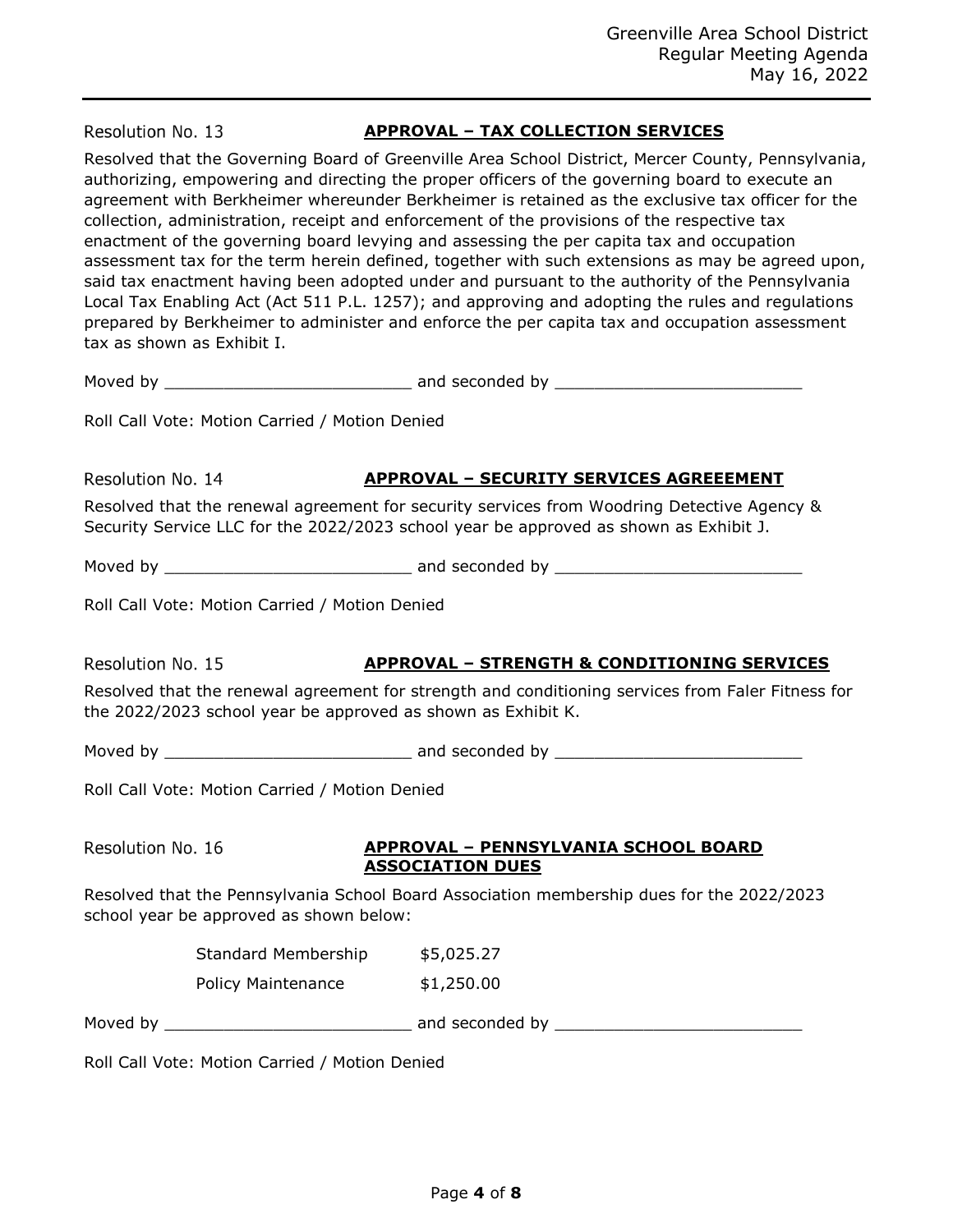Resolution No. 17

## **APPROVAL – PENNSYLVANIA SCHOOL BOOARD ASSOCIATION DELEGATE APPOINTMENT**

Resolved that the appointment of Richard Rossi to represent and vote on behalf of the Board of Directors of the Greenville Area School District for the Pennsylvania School Board Association 2022 Delegate Assembly to be held November 5, 2022 be approved.

Moved by **Example 20** and seconded by  $\overline{a}$ 

Roll Call Vote: Motion Carried / Motion Denied

Resolution No. 18

#### **APPROVAL – DISABLED VETERANS REAL PROPERTY TAX EXEMPTION**

Resolved that the real estate tax exemption request as determined by the Pennsylvania State Veterans' Commission be approved as shown as Exhibit L.

Furthermore, the exoneration shall apply to any taxes, penalty and interest for school taxes due on or after August 1, 2021.

Moved by \_\_\_\_\_\_\_\_\_\_\_\_\_\_\_\_\_\_\_\_\_\_\_\_\_ and seconded by \_\_\_\_\_\_\_\_\_\_\_\_\_\_\_\_\_\_\_\_\_\_\_\_\_

Roll Call Vote: Motion Carried / Motion Denied

Resolution No. 19

**APPROVAL – DISABILITY INSURANCE RENEWAL**

Resolved that the policy renewal rates for group basic long-term disability income insurance from CM Regent Solutions for the 2022/2023 school year be approved as shown as Exhibit M.

Moved by **Example 20** and seconded by  $\overline{a}$ 

Roll Call Vote: Motion Carried / Motion Denied

Resolution No. 20

## **APPROVAL – LIFE INSURANCE RENEWAL**

Resolved that the Midwestern Intermediate Unit IV Consortium policy renewal rates for group life insurance from Boston Mutual Life Insurance for the 2022/2023 and 2023/2024 school years be approved as shown as Exhibit N.

Moved by \_\_\_\_\_\_\_\_\_\_\_\_\_\_\_\_\_\_\_\_\_\_\_\_\_ and seconded by \_\_\_\_\_\_\_\_\_\_\_\_\_\_\_\_\_\_\_\_\_\_\_\_\_

Roll Call Vote: Motion Carried / Motion Denied

Resolution No. 21

## **APPROVAL – VISION INSURANCE RENEWAL**

Resolved that the policy renewal rates for vision insurance from Vision Benefits of America for the 2022/2023 and 2023/2024 school years be approved a shown as Exhibit O.

Moved by \_\_\_\_\_\_\_\_\_\_\_\_\_\_\_\_\_\_\_\_\_\_\_\_\_ and seconded by \_\_\_\_\_\_\_\_\_\_\_\_\_\_\_\_\_\_\_\_\_\_\_\_\_

Roll Call Vote: Motion Carried / Motion Denied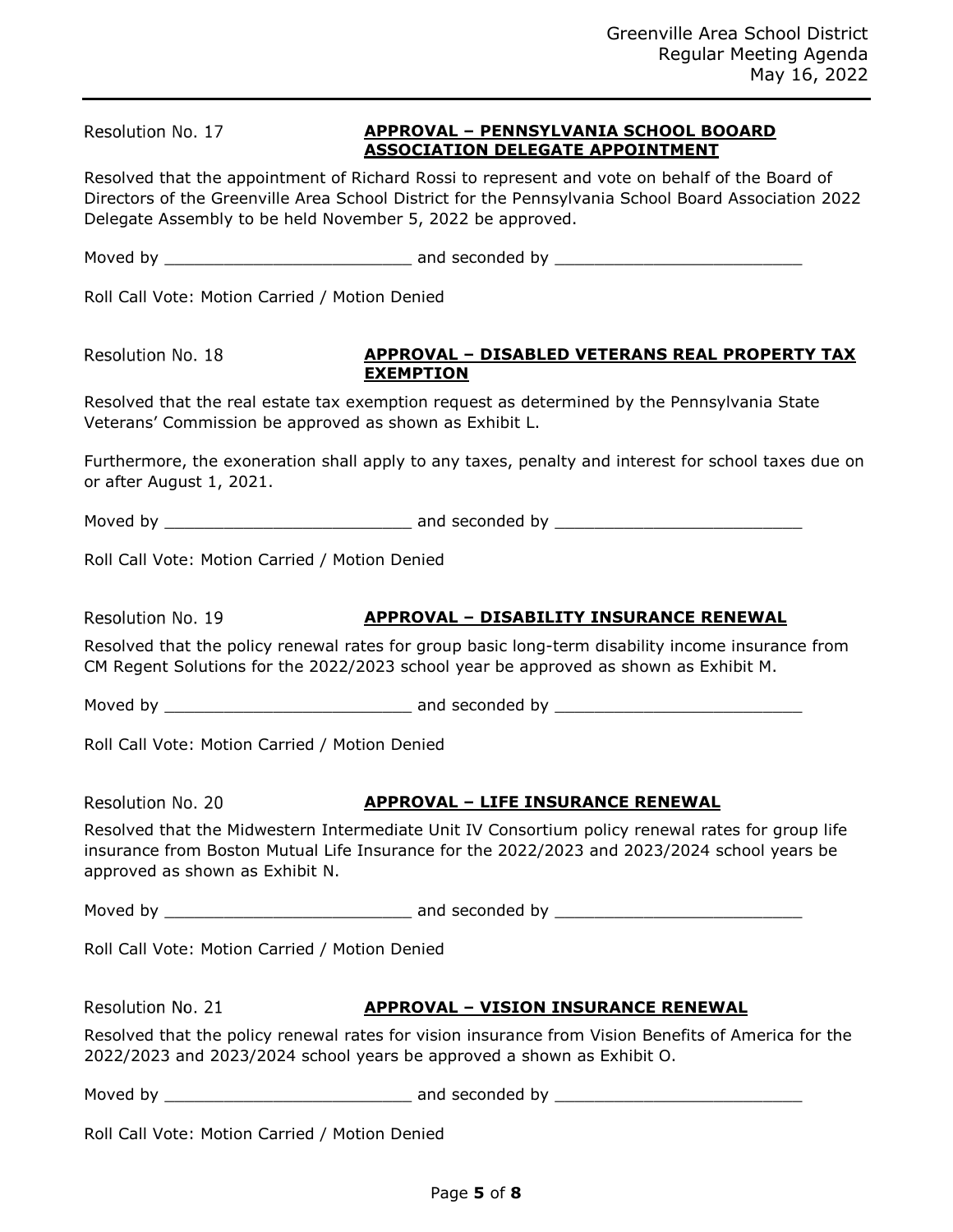| Resolution No. 22                               | <b>APPROVAL - MILK &amp; DAIRY BID AWARD</b>                                                                                                                                                   |
|-------------------------------------------------|------------------------------------------------------------------------------------------------------------------------------------------------------------------------------------------------|
| Pennsylvania be approved as shown as Exhibit P. | Resolved that the recommendation by the Greenville Area School District Food Service Department<br>for the 2022/2023 supply of milk & dairy products be awarded to Turner Dairy of Penn Hills, |
|                                                 |                                                                                                                                                                                                |
| Roll Call Vote: Motion Carried / Motion Denied  |                                                                                                                                                                                                |
| Resolution No. 23                               | <b>APPROVAL - SOCIAL &amp; EMOTIONAL CURRICULUM</b>                                                                                                                                            |
|                                                 | Resolved that the proposal submitted by Center for Responsive Schools, Inc for the purchase of Fly<br>Five Social and Emotional Curriculum be approved as shown as Exhibit Q.                  |
|                                                 | Furthermore, the purchase shall be made with available ARP ESSER funding.                                                                                                                      |
|                                                 |                                                                                                                                                                                                |
| Roll Call Vote: Motion Carried / Motion Denied  |                                                                                                                                                                                                |
| Resolution No. 24                               | <b>APPROVAL - RESPOSITORY TAX SALE</b>                                                                                                                                                         |
| approval be approved as shown as Exhibit R.     | Resolved that the request from the Mercer County Tax Claim Bureau for a repository tax sale                                                                                                    |
|                                                 |                                                                                                                                                                                                |
| Roll Call Vote: Motion Carried / Motion Denied  |                                                                                                                                                                                                |
| Resolution No. 25                               | <b>APPROVAL - SUMMER LEARNING ACADEMY</b>                                                                                                                                                      |
| be approved as shown as Exhibit S.              | Resolved that the Greenville Elementary Summer Learning Academy program schedule and staffing                                                                                                  |
|                                                 | Furthermore, associated program costs shall be made with available ARP ESSER funding.                                                                                                          |
|                                                 |                                                                                                                                                                                                |
| Roll Call Vote: Motion Carried / Motion Denied  |                                                                                                                                                                                                |
| Resolution No. 26                               | <u> APPROVAL – EXTENDED SCHOOL YEAR</u>                                                                                                                                                        |
| approved a shown as Exhibit T.                  | Resolved that the Special Education Extended School Year program schedule and staffing be                                                                                                      |
|                                                 |                                                                                                                                                                                                |
| Roll Call Vote: Motion Carried / Motion Denied  |                                                                                                                                                                                                |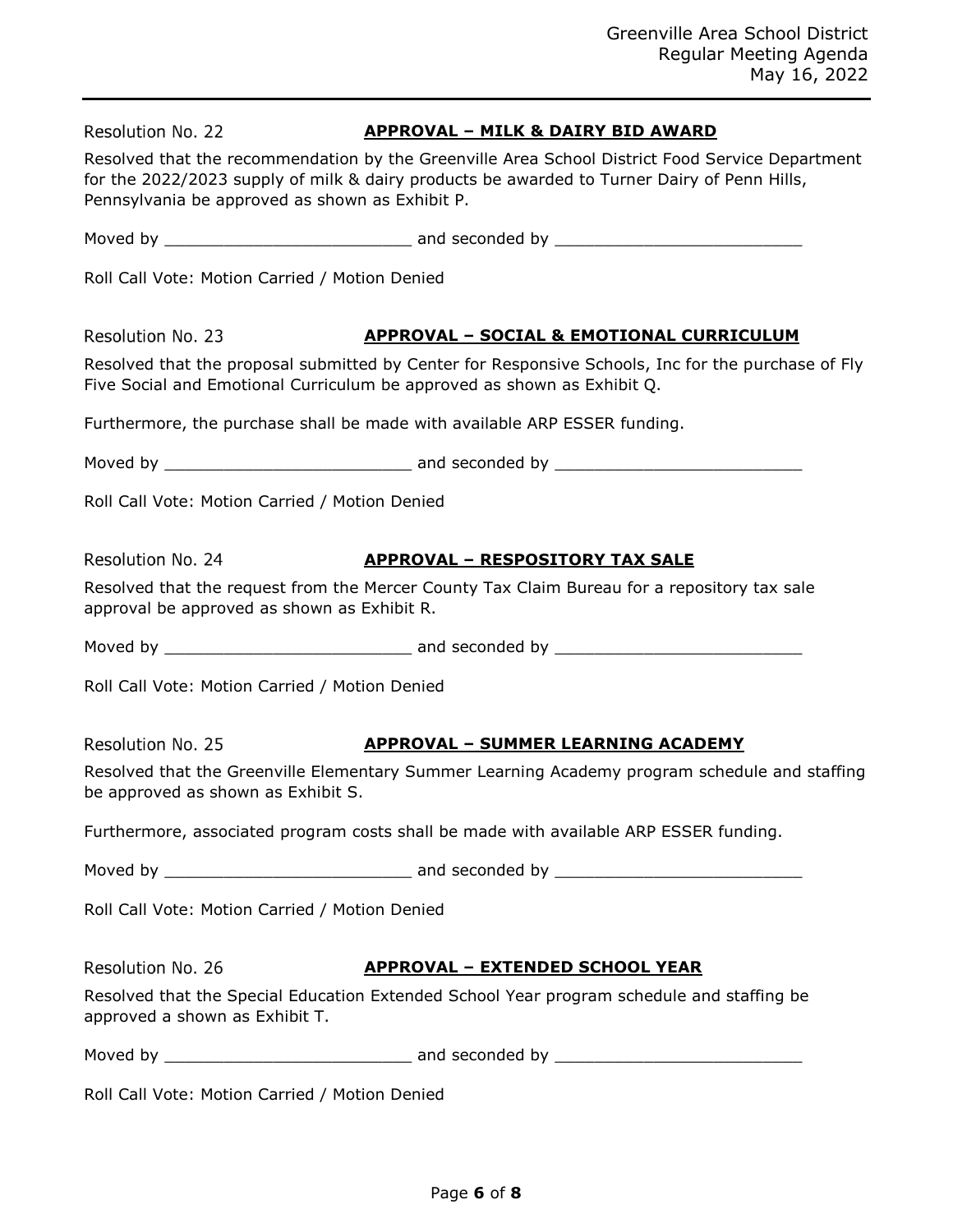| Resolution No. 27    |                                                                           | <b>APPROVAL - SUMMER MAINTENANCE STAFFING</b>                                                                                                                                                    |
|----------------------|---------------------------------------------------------------------------|--------------------------------------------------------------------------------------------------------------------------------------------------------------------------------------------------|
|                      | Resolved that the summer maintenance staffing be approved as shown below: |                                                                                                                                                                                                  |
|                      | Evan Cianci, Greenville, PA \$11.25/Per Hour                              |                                                                                                                                                                                                  |
|                      | Joan Gardill, Greenville, PA \$12.25/Per Hour                             |                                                                                                                                                                                                  |
|                      |                                                                           |                                                                                                                                                                                                  |
|                      | Roll Call Vote: Motion Carried / Motion Denied                            |                                                                                                                                                                                                  |
| Resolution No. 28    | <b>APPROVAL - FMLA</b>                                                    |                                                                                                                                                                                                  |
|                      | approved in accordance with school board policy.                          | Resolved that the request for an intermittent family and medical leave of absence request from<br>employee #175 beginning May 10, 2022 through the end of the 2021/2022 school year be           |
|                      |                                                                           |                                                                                                                                                                                                  |
|                      | Roll Call Vote: Motion Carried / Motion Denied                            |                                                                                                                                                                                                  |
| Resolution No. 29    | <b>APPROVAL - FMLA</b>                                                    |                                                                                                                                                                                                  |
| school board policy. |                                                                           | Resolved that the request for a family and medical leave of absence request from employee #682<br>tentatively beginning August 22, 2022 through November 16, 2022 be approved in accordance with |
|                      |                                                                           |                                                                                                                                                                                                  |
|                      | Roll Call Vote: Motion Carried / Motion Denied                            |                                                                                                                                                                                                  |
| Resolution No. 30    |                                                                           | <b>APPROVAL - CHILD BEARING LEAVE REQUEST</b>                                                                                                                                                    |
| approved.            |                                                                           | Resolved that the request for a child bearing leave request from employee #682 beginning August<br>22, 2022 through January 2, 2023 utilizing approximately 68 accumulated sick leave days be    |
|                      |                                                                           |                                                                                                                                                                                                  |
|                      | Roll Call Vote: Motion Carried / Motion Denied                            |                                                                                                                                                                                                  |
| Resolution No. 31    |                                                                           | <b>APPROVAL - RESIGNATION</b>                                                                                                                                                                    |
|                      | Resolved that the following resignation be approved:                      |                                                                                                                                                                                                  |
|                      | Audrey Lehman, Custodian                                                  | Effective May 5, 2022                                                                                                                                                                            |
|                      |                                                                           |                                                                                                                                                                                                  |
|                      | Roll Call Vote: Motion Carried / Motion Denied                            |                                                                                                                                                                                                  |